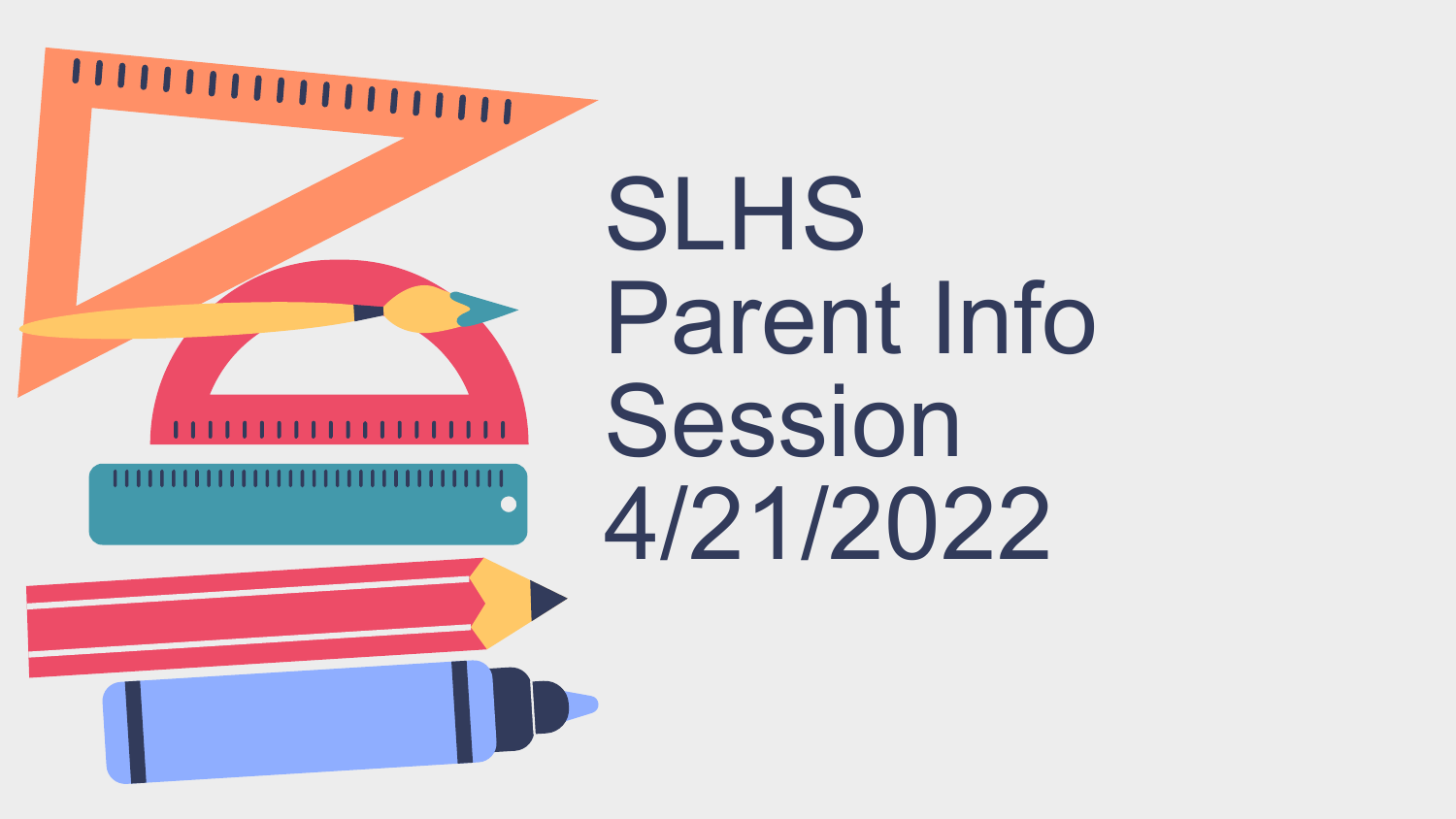

- ★ Welcome and Introductions
- ★ Strong 4th quarter Finish
- ★ SOLs and Testing
- ★ Prom
- ★ Summer Options
- ★ Substance Use Information
- ★ Advisory
- ★ Yearbook info
- ★ Upcoming Important Dates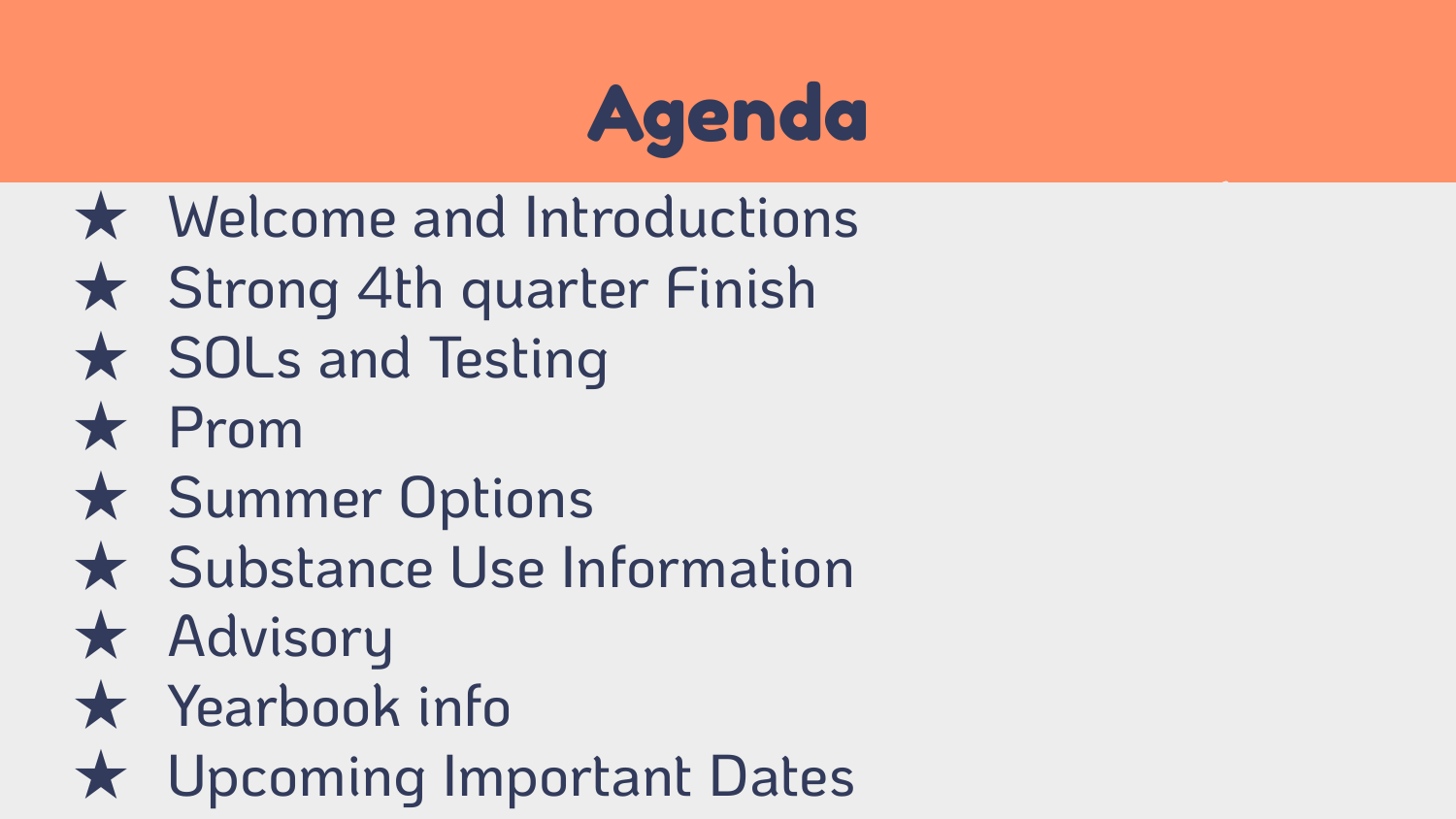### Strong 4th Quarter Finish

- **→** Attendance
- → Grades
- → Work Habits
- → Testing
- $\rightarrow$  Summer is around the corner

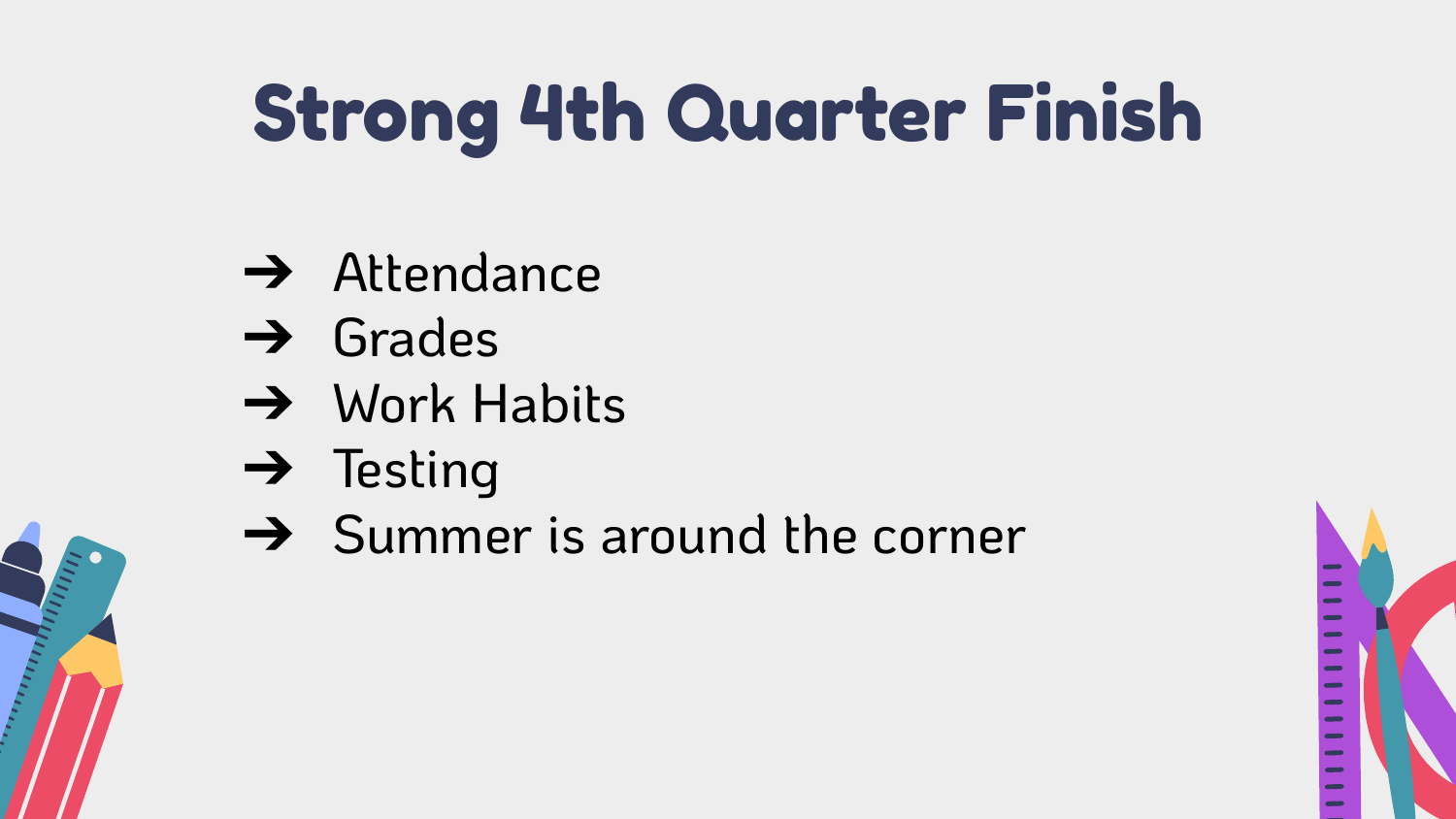#### SOLs, Testing, Final Exams

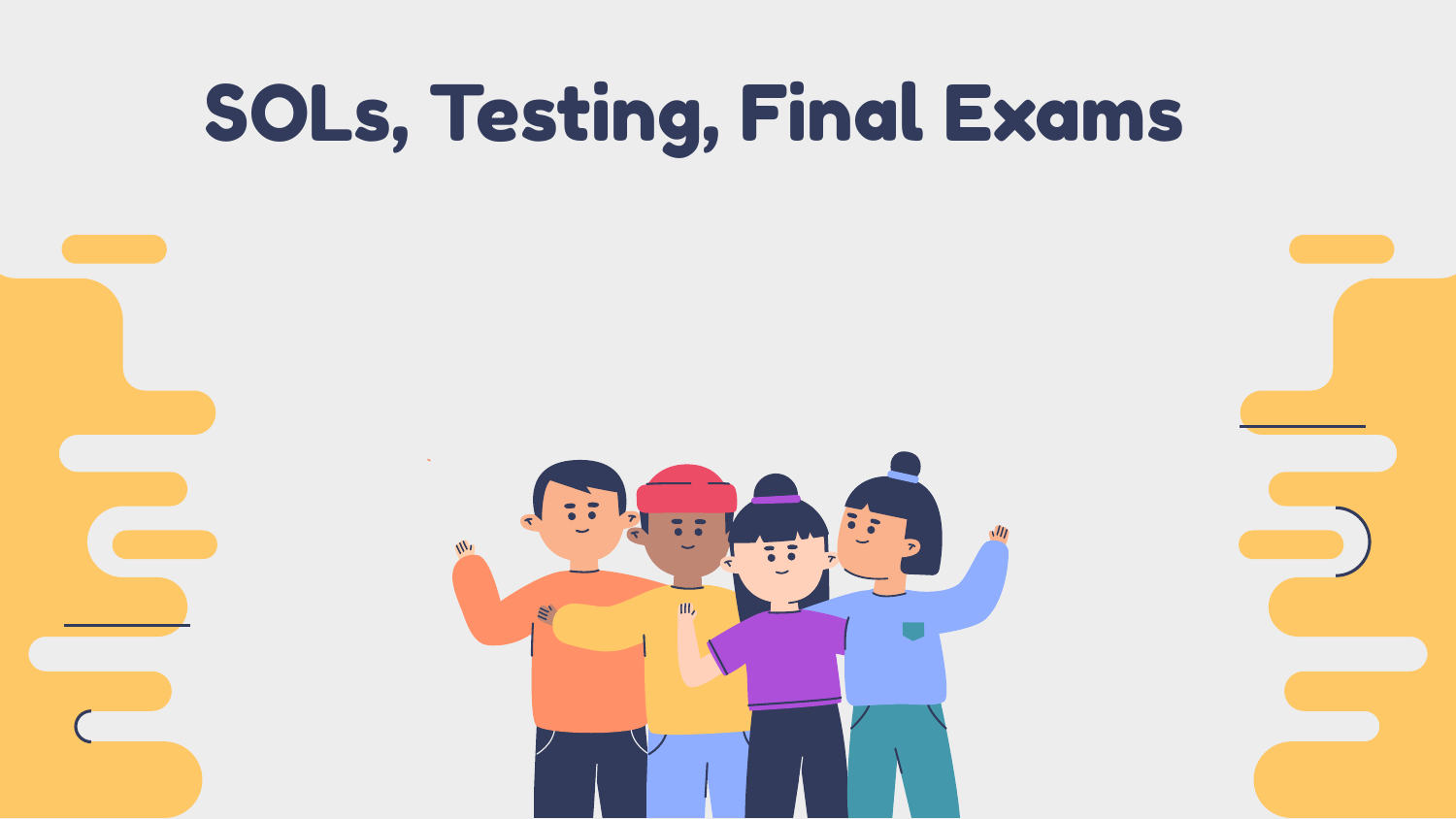

**May 7, 2022**

**8:00-11:30 pm**

**South Lakes HS**

**\$45 pre**

**\$55 at the door**

**[www.Myschoolbucks.com](http://www.myschoolbucks.com)**

# Junior and Senior PROM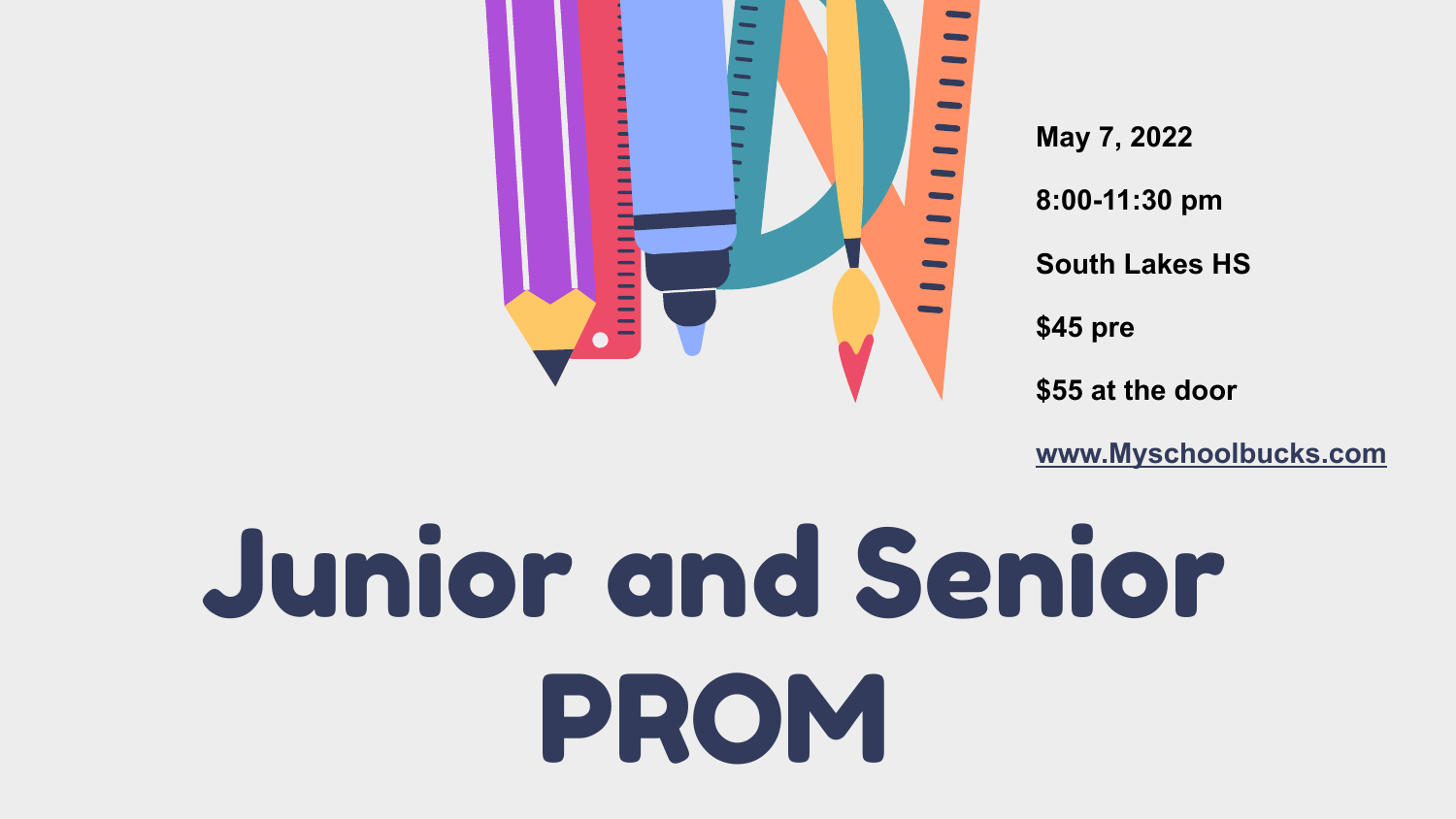#### Summer Options

While many of our students use summer to work or take a break from academics, some students like to remain engaged. FCPS has many summer opportunities.

- Institute for the Arts (IFTA)- a two or four-week summer enrichment program.
	- Registration is currently open
	- More information can be found here: [IFTA](https://www.fcps.edu/academics/summer-learning-programs/camps-and-institutes-institute-arts-ifta)
- CTE Summer Academy (CSA)- for career exploration and skill building in Career Technical Education.
	- Registration is currently open
	- More information can be found here: [CSA](https://www.fcps.edu/academics/summer-learning-programs/camps-and-institutes-CTE-summer-academy)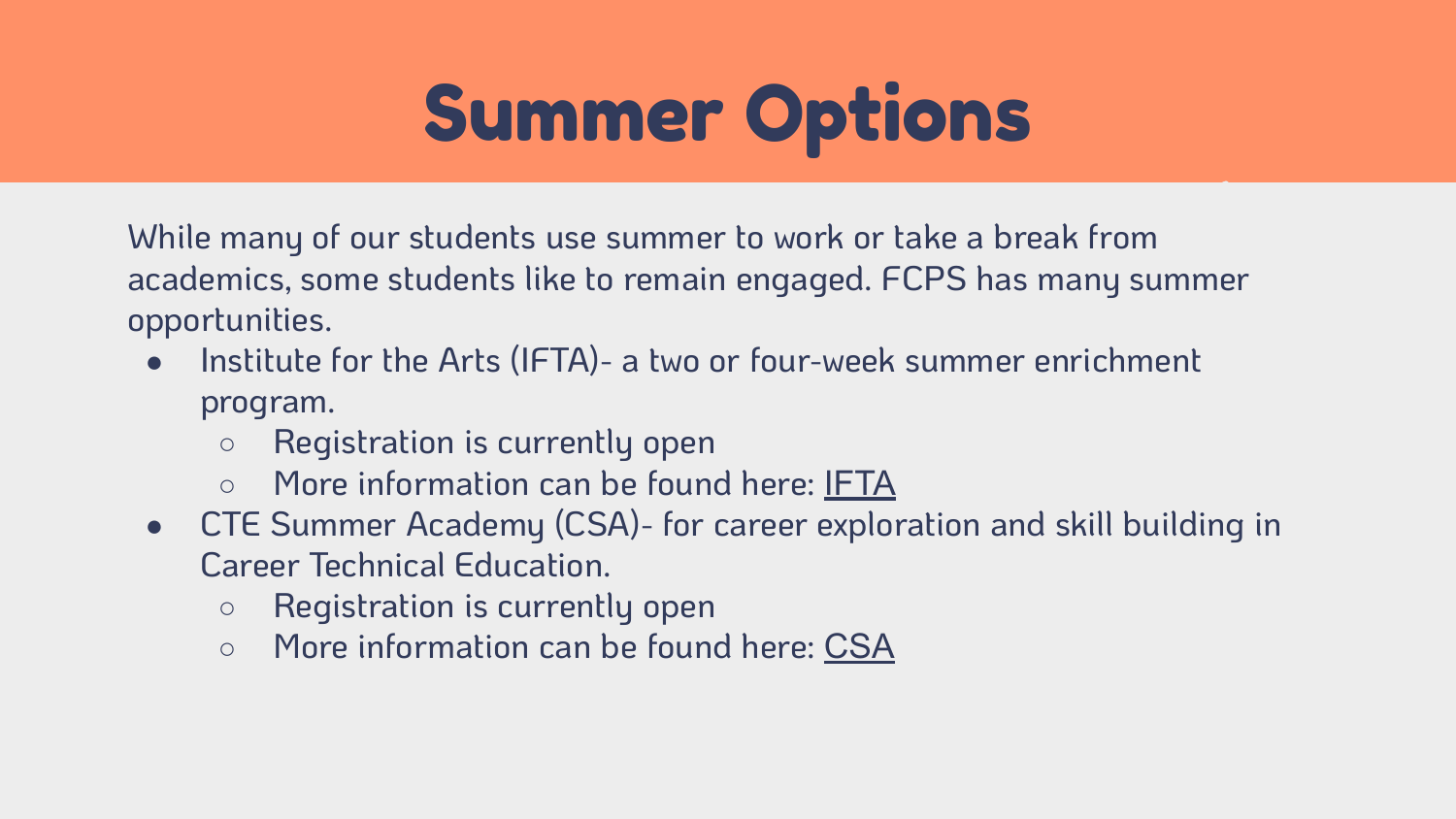#### Summer Options Con't

- Online Campus also has courses for students who would like to earn a new credit
	- There is an in-person midterm and final exam expected in these courses
	- Registration is open until June 10th
	- More information can be found here: [Online Program](https://www.fcps.edu/academics/summer-learning/online-programs)
- Credit Recovery- please encourage your student to finish strong, but if this program is needed more information can be found here
	- Registration will open April 25th
	- More information can be found here: [https://www.fcps.edu/academics/summer-learning/summer-learning](https://www.fcps.edu/academics/summer-learning/summer-learning-credit-recovery-academy)[credit-recovery-academy](https://www.fcps.edu/academics/summer-learning/summer-learning-credit-recovery-academy)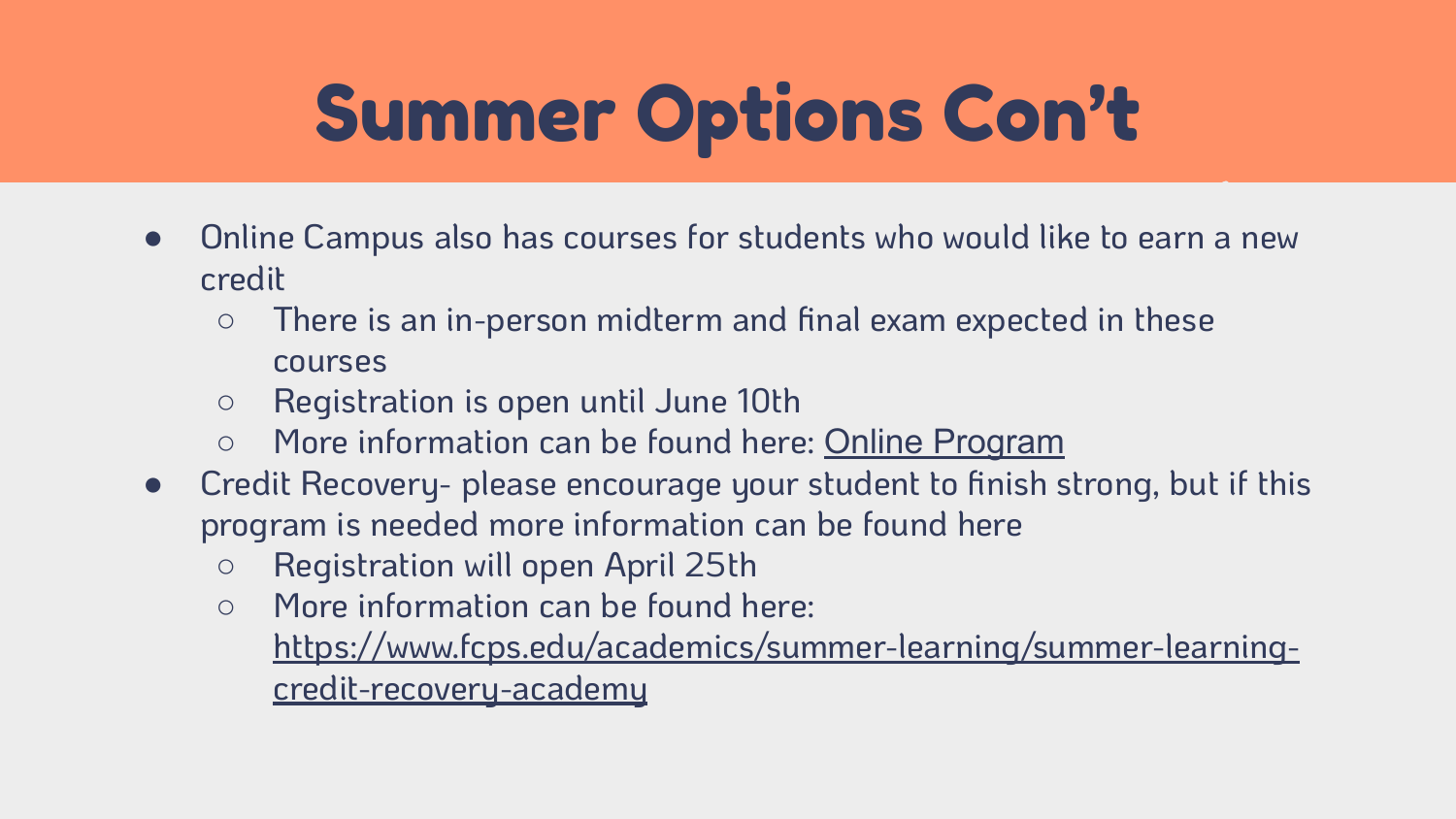#### Substance Use Info

**Franslation** 

**Services** 

**Available** 

- What trends/behaviors are we seeing in school?
- County resources



Three dates available! April 20, 26 and 28 · 7 to 8:30 p.m.

Log in for an informative, live panel discussion on youth substance use trends. Topics include:

- Substances frequently used by youth
- Reasons youth use substances
- . What parents and adults should look for
- Available prevention/intervention supports
- How to connect with supports

**Get More Information and Register** nttps://bit.ly/3KfHEG7

Condado de Fairfax Tendencias en el uso de sustancias entre los jóvenes

Tres fechas disponibles 20, 26 y 28 de abril · 7-8:30 p.m.

Ingresen a la sesión para un debate informativo en vivo sobre tendencias en el uso de sustancias entre los jóvenes

Los temas incluyen:

- · Sustancias frecuentemente usadas por los jóvenes
- · Las razones por las que los jóvenes usan sustancias
- · Señales que los padres y adultos deben buscar
- · Apoyos de prevención/intervención disponibles
- · Cómo contactarse para recibir apoyo



**iterpretación** 

disponibles

Obtengan más información e inscríbanse https://bit.ly/3KfHEG7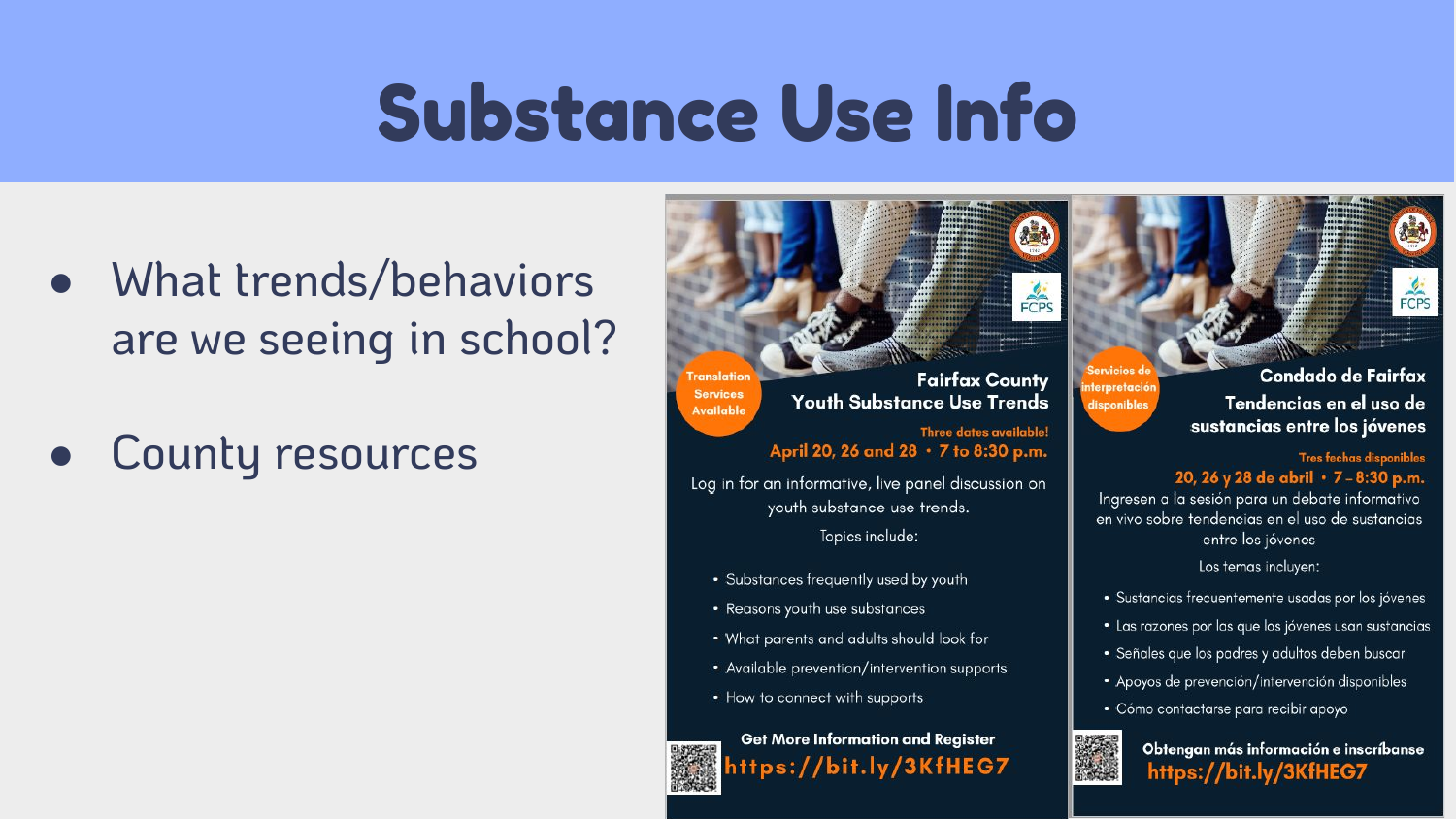### Advisory

#### ● Why it's important:

- Connections with students and teachers.
- Focus on social/emotional learning.
- Being intentional about our wellness.
- What have we been able to accomplish during ADV?
	- Grade-level meetings without disrupting class time.
	- Counselors- making connections with advisory classes.
	- Engaging lessons/growth opportunities for students.
	- County mandated surveys/lessons can be proctored.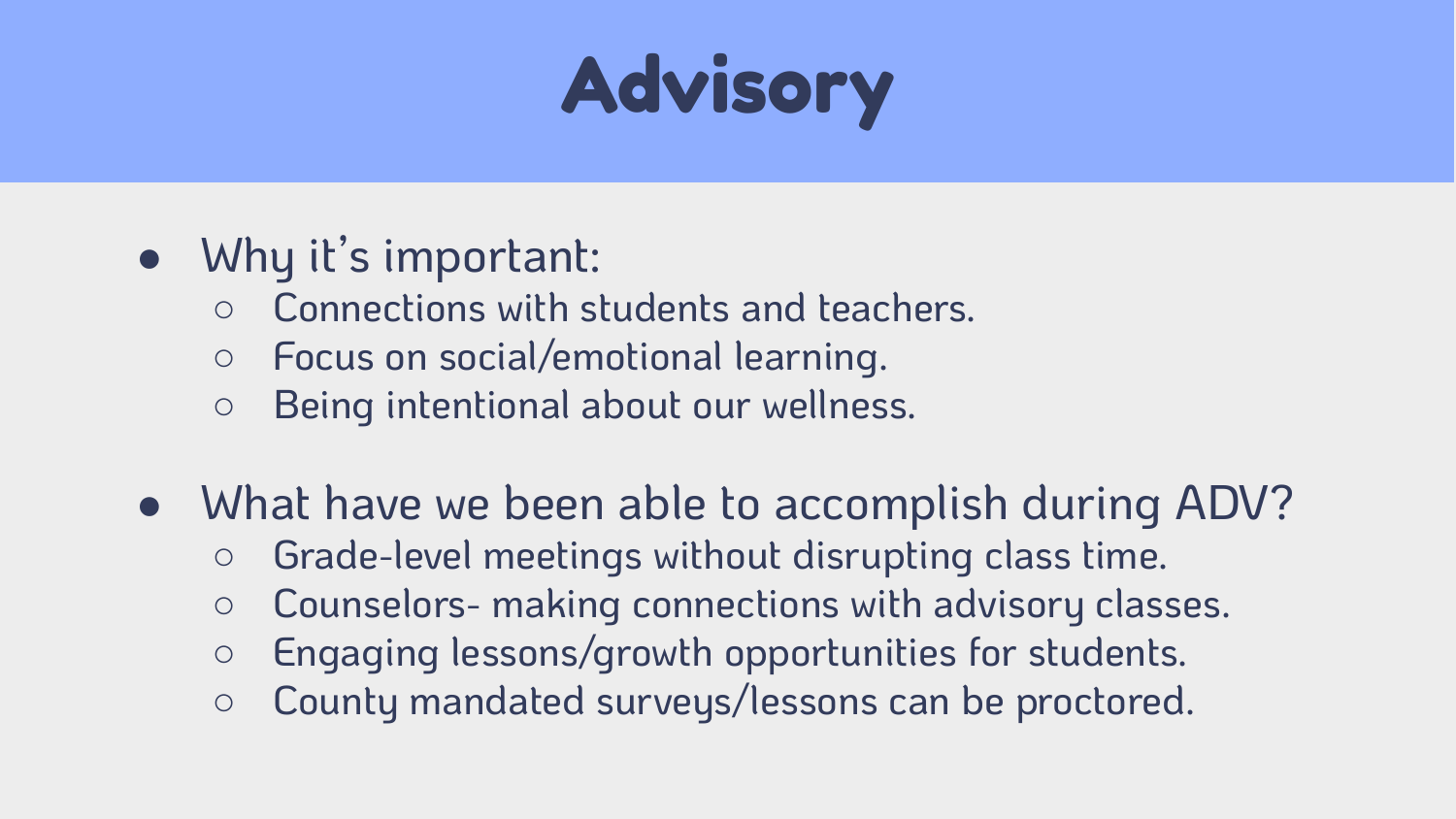#### Yearbook

The South Lakes yearbook staff has been working hard this year! We are living history right now, and a yearbook will be one of the most important books on your shelf!

**The deadline to purchase a yearbook on the** [Yearbook Order Center](https://www.yearbookordercenter.com/) **is this Saturday, April 23rd! After this, the price will increase! The yearbook is currently \$75.**

**To check to see if you already purchased a yearbook, please search an email from 'yearbook order center' for a copy of your receipt.** 

Link to purchase a yearbook: [Yearbook Order Center](https://www.yearbookordercenter.com/) School Code 13550

Yearbooks will be distributed mid-May.

Please contact Ashley Harris, yearbook adviser, with any questions! (aaharris1@fcps.edu)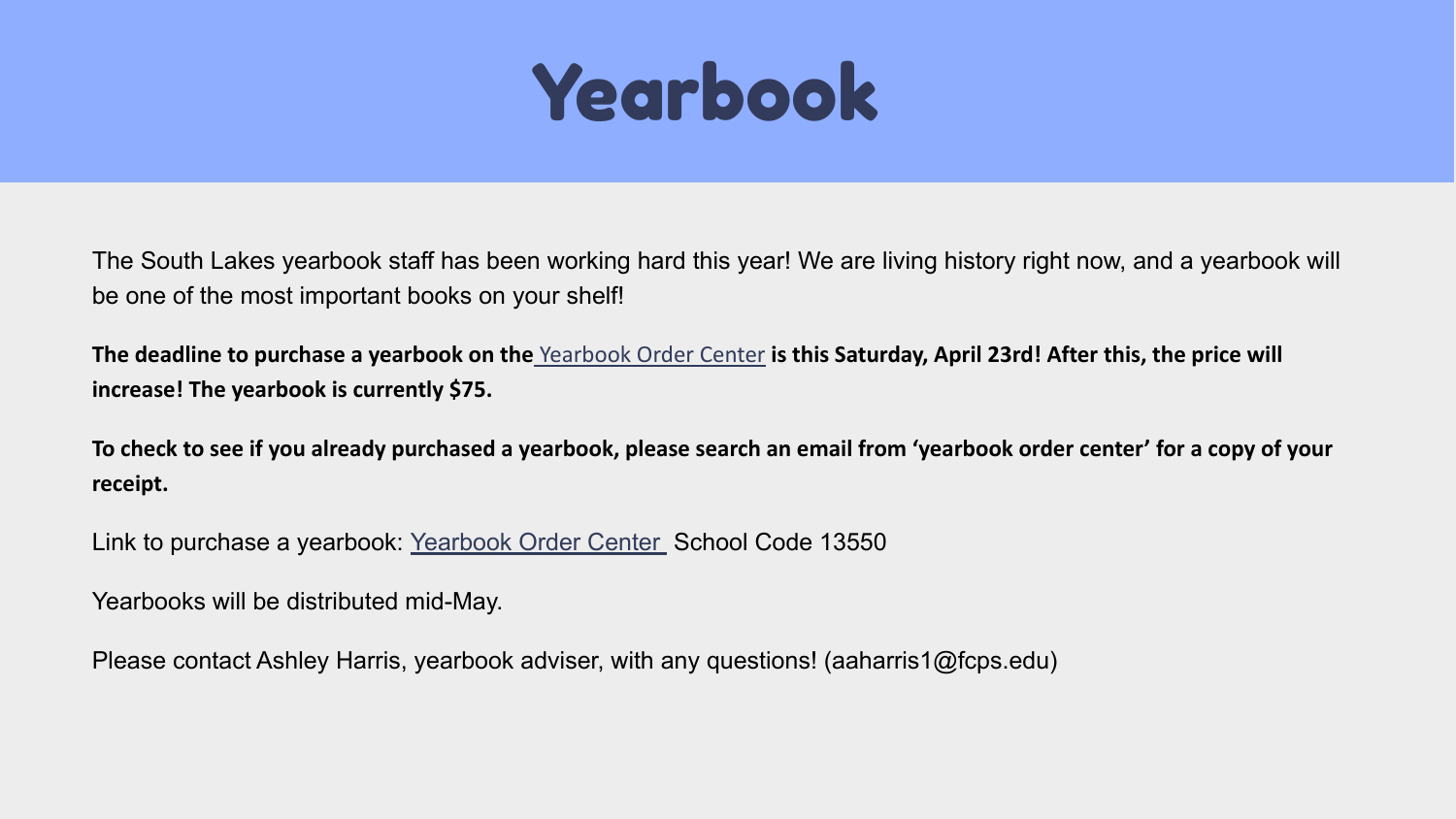**"Although no one can go back and make a brand-new start, anyone can start from now and make a brand-new ending."**

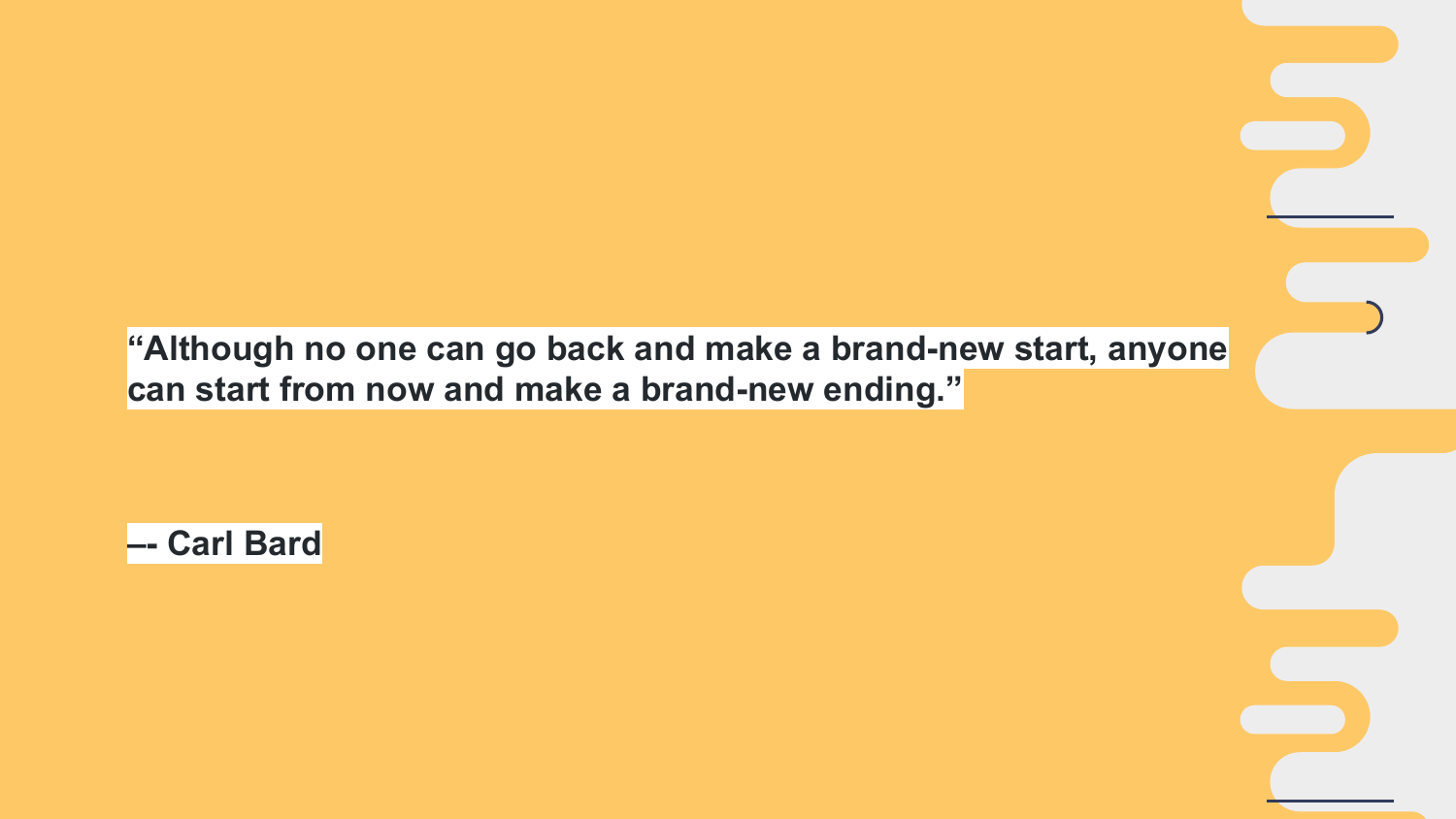#### UPCOMING IMPORTANT DATES

- ★ April 28 May 20 IB Testing
- ★ May 13 18 SOL Testing
- ★ May 7 Prom
- ★ May 30 Memorial Day Holiday (no school)
- ★ June 2 Graduation at Eagle Bank Arena 7:30 pm
- ★ June 9 Last day of exams
- ★ June 10- Last day of School (2 hours)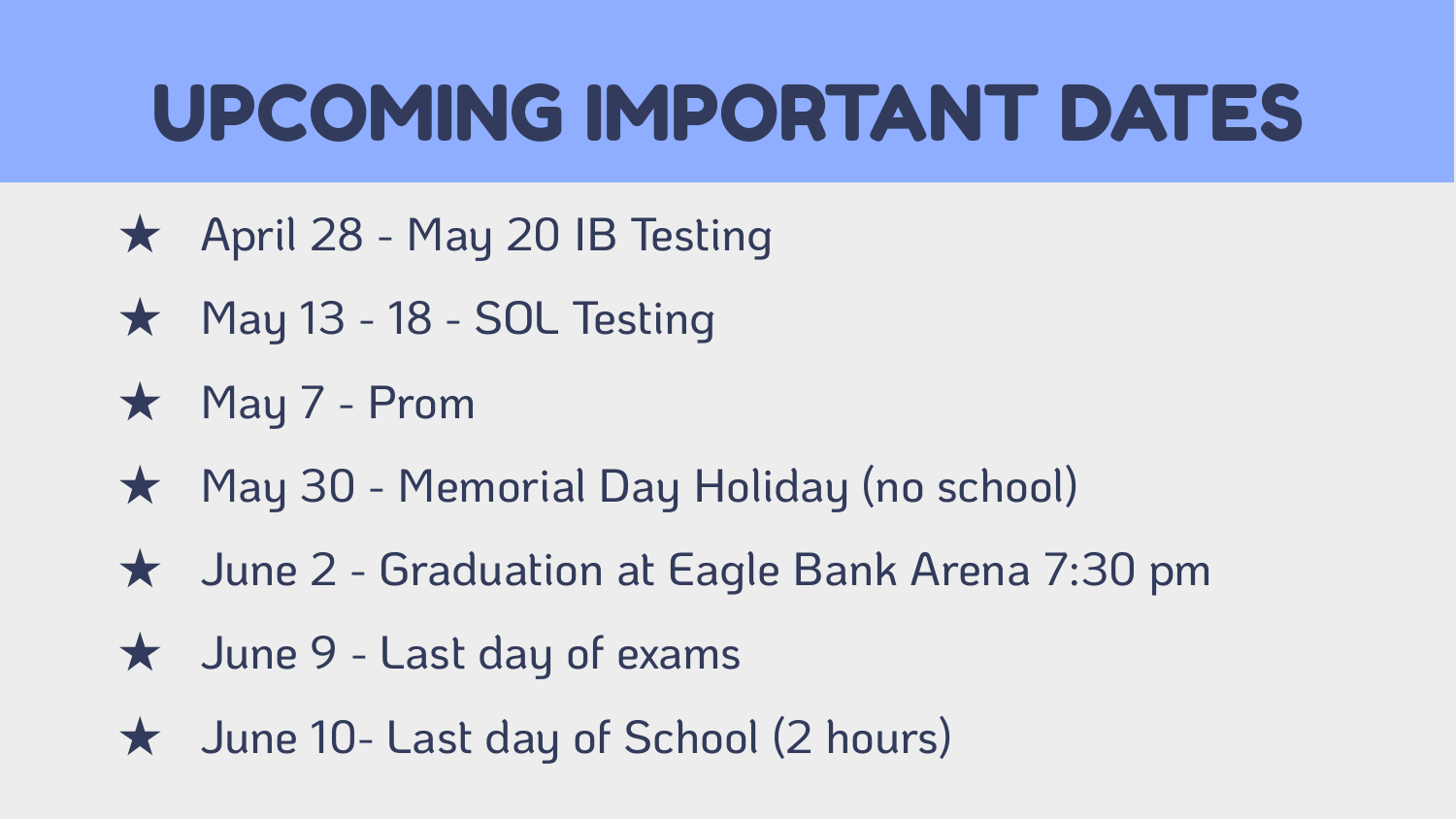#### **Month of the Military Child**

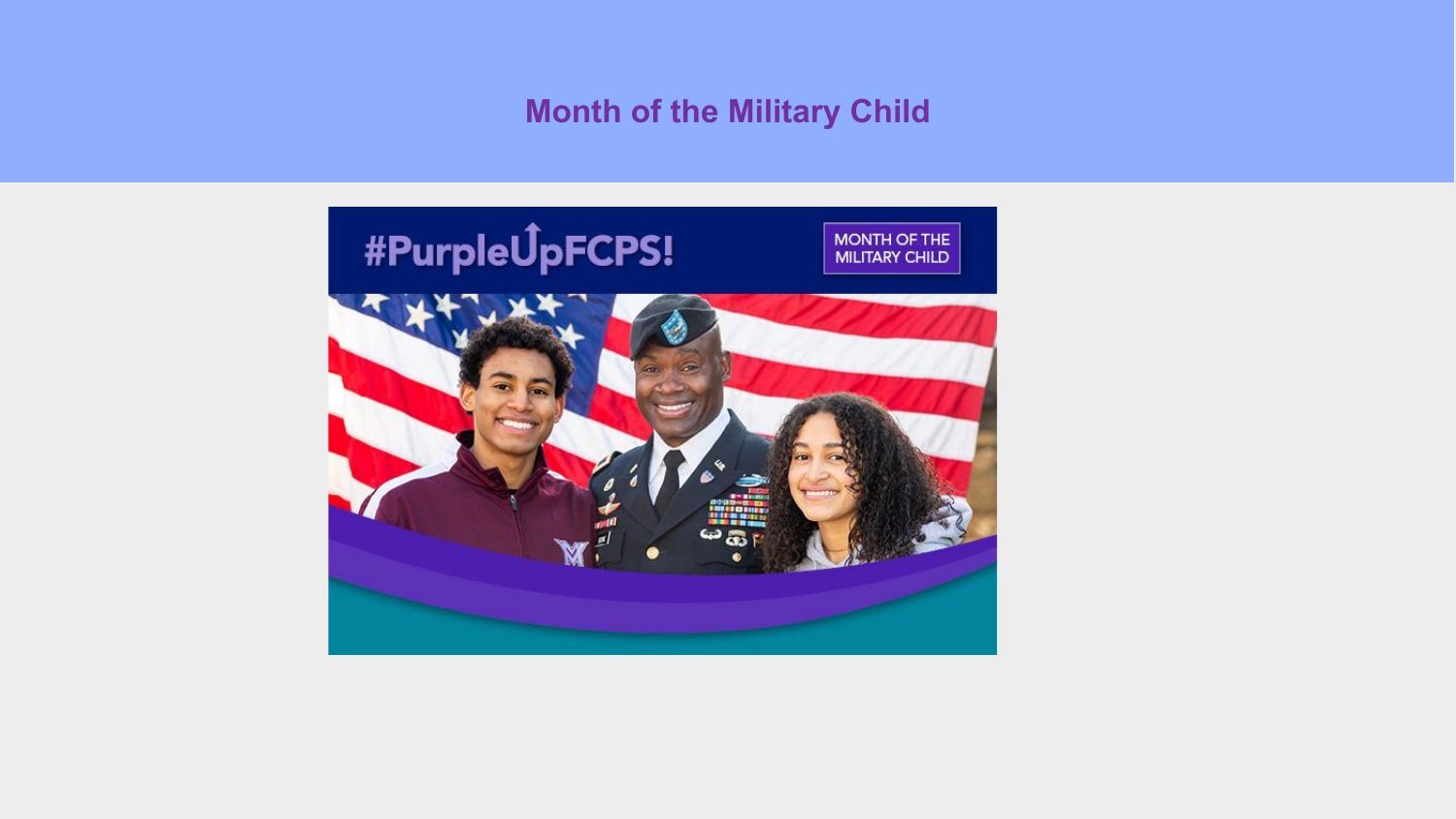





The biggest happiness is when at the end of the year you feel better than at the beginning.